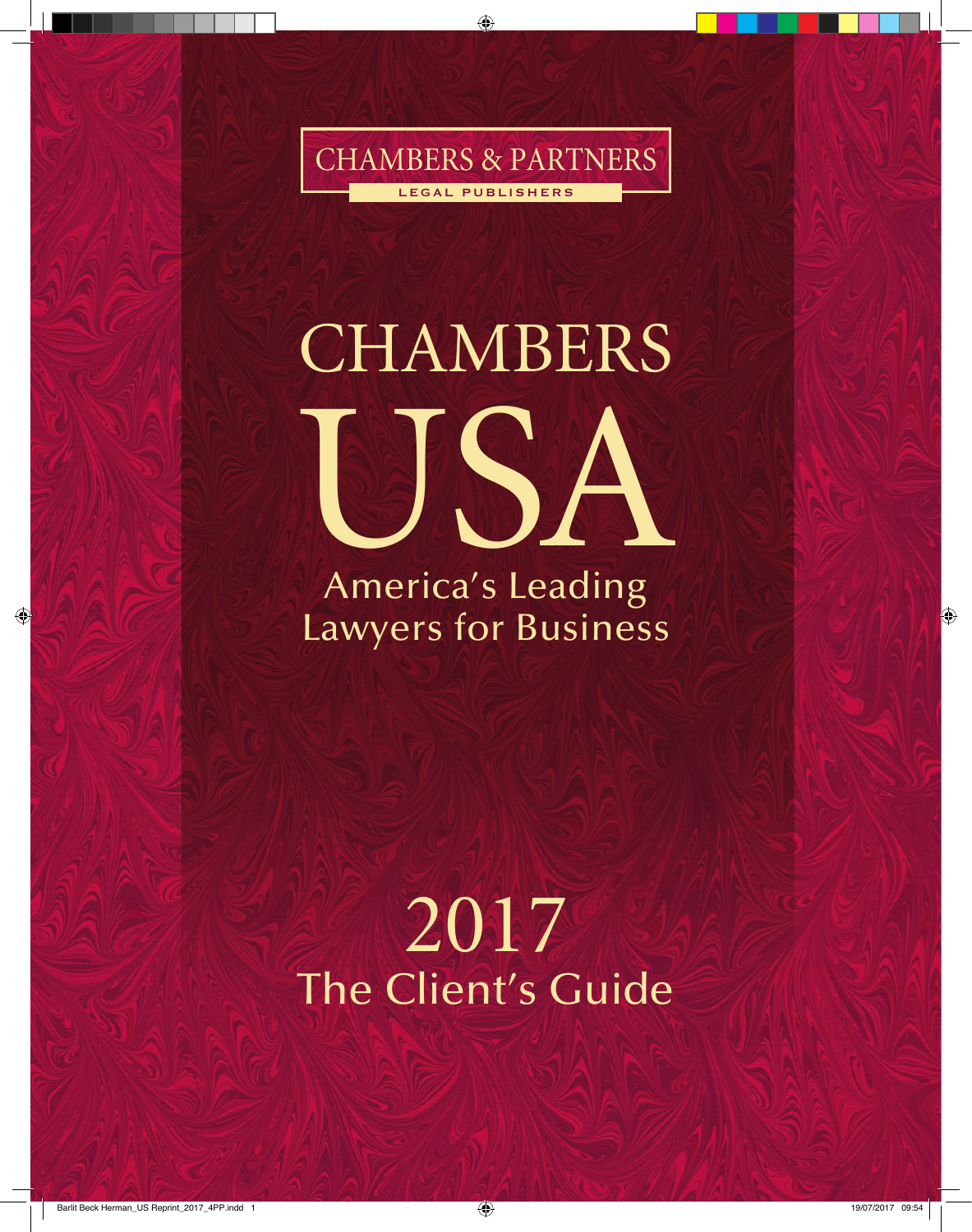### Bartlit Beck Herman Palenchar & Scott LLP

## is ranked in Chambers USA 2017 as follows: **NATIONWIDE**

#### **LITIGATION Trial Lawyers**

#### Litigation: Trial Lawyers Senior Statesmen

Senior Statesmen: **distinguished older practitioners Bartlit Jr** Fred *Bartlit Beck Herman Palenchar & Scott LLP*

#### Leading Individuals

Band 1

**Beck** Philip *Bartlit Beck Herman Palenchar & Scott LLP*

#### Fred Bartlit Jr

#### **Bartlit Beck Herman Palenchar & Scott LLP**

One source describes Fred Bartlit of Bartlit Beck Herman Palenchar & Scott LLP as *"a consummate trial lawyer."* He has an outstanding reputation for his courtroom advocacy, having represented clients across a wide range of high-profile cases, including product liability, white-collar and antitrust matters.

#### Philip Beck

#### **Bartlit Beck Herman Palenchar & Scott LLP**

An experienced trial attorney whose impressive case history includes bet-the-company cases for householdname clients, especially in large product liability cases. One typically impressed contributor describes him as *"a wonderfully talented trial lawyer."* Philip Beck is a name partner at Bartlit Beck Herman Palenchar & Scott LLP.

#### Product Liability & Mass Torts

| <b>Product Liability &amp; Mass Torts</b><br><b>Leading Firms</b> |
|-------------------------------------------------------------------|
| <b>Band 1</b>                                                     |
| Bartlit Beck Herman Palenchar & Scott LLP                         |
| <b>Leading Individuals</b>                                        |
| <b>Star individuals</b>                                           |
| <b>Beck Philip Bartlit Beck Herman Palenchar &amp; Scott LLP</b>  |
| <b>Band 3</b>                                                     |
| Hoeflich Adam Bartlit Beck Herman Palenchar & Scott LLP           |
| <b>Recognised Practitioner</b>                                    |
| Weinstein Bacon Rebecca Bartlit Beck Herman Palenchar             |

#### Bartlit Beck Herman Palenchar & Scott LLP

**What the team is known for** Eminent trial boutique with an impressive track record of victories in highstakes product liability matters. Highlighted for its depth of experience and outstanding courtroom abilities. Expert representation of market-leading chemical companies, pharmaceuticals and defense contractors, among others. Frequently appears as national counsel in multidistrict litigation, as well as class actions and single plaintiff state claims.

**Strengths** One client simply states: *"It's probably the best firm I've ever worked with. They are the most strategic, practical group of lawyers ever."*

**Work highlights** Defended Trinity Industries and Trinity Highway Products against putative class actions and individual claims alleging that defects in the ET Plus guardrail terminal system resulted in injuries.

**Significant clients** Technologies, Bayer, NL Industries.

#### **Notable practitioners**

Sources agree that the *"phenomenal"* **Philip Beck** is *"right up there with the best"* trial lawyers in this market. His impressive track record of major representations in product liability cases sees him regularly retained on multibillion-dollar disputes, acting for clients such as Whirlpool and Bayer. **Adam Hoeflich** routinely appears as national counsel in multidistrict product liability cases on behalf of major businesses. Interviewees describe him as an *"excellent lawyer,"* highlighting his experience in coordinating large-scale class action and individual claims defense.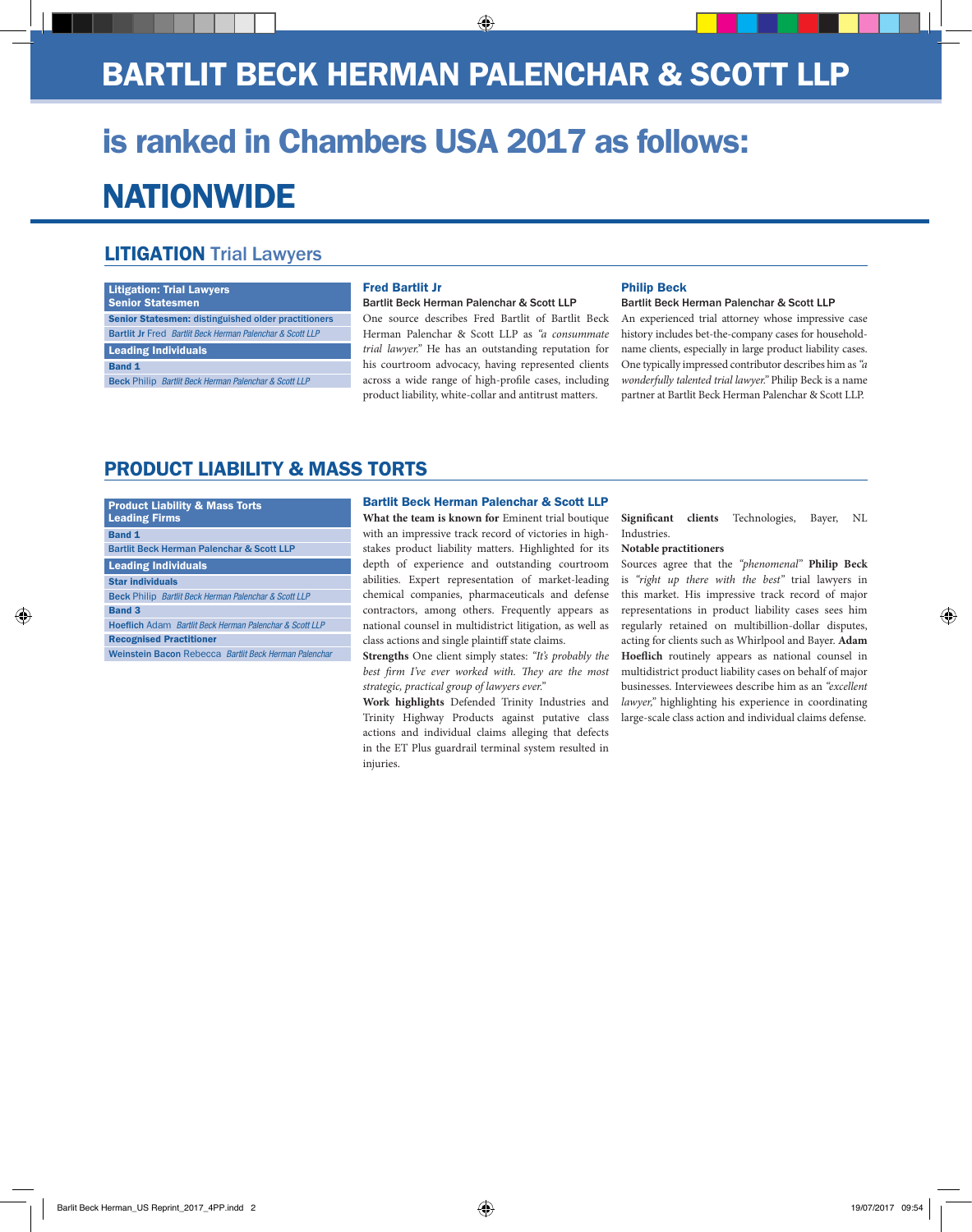## Illinois

#### **LITIGATION**

Litigation: General Commercial Leading Firms Band 1 **Bartlit Beck Herman Palenchar & Scott LLP** Senior Statesmen and Eminent Practitioners Senior Statesmen: **distinguished older practitioners Bartlit Jr** Fred *Bartlit Beck Herman Palenchar & Scott LLP* Leading Individuals Band 1 **Beck** Philip *Bartlit Beck Herman Palenchar & Scott LLP* Band 3 **Hoeflich** Adam *Bartlit Beck Herman Palenchar & Scott LLP*

#### Bartlit Beck Herman Palenchar & Scott LLP

**What the team is known for** Standout litigation boutique renowned for its expertise in the litigation space and much sought after for its capabilities in highly complex class action and multidistrict matters. Possesses deep expertise in areas such as product liability, mass torts, securities, antitrust and IP. Features an exceptional roster of talented attorneys with an impressive track record of success at trial.

**Strengths** Clients label this a *"go-to firm for bigticket, bet-the-company litigation"* and confirm that it *"delivers tremendous results for us."*

**Work highlights** Successfully defended Sikorsky Aircraft against two DOJ actions alleging that the company had violated cost accounting and government contract procedures.

**Significant clients** Trinity Industries, Sabre Corporation, Elliot Associates, Bayer.

#### **Notable practitioners**

**Philip Beck** is *"one of the best lawyers in Chicago,"* according to impressed peers. His market-leading courtroom practice sees him frequently act on multibillion-dollar disputes for an impressive corporate roster. One source confirms that *"his personal trial strength is the big draw for me,"* describing him as *"very smart, savvy and quick, with a lot of agility." "Very fine lawyer"* **Adam Hoeflich** is recommended for his broad civil litigation expertise, which includes particular experience in defending against large-scale class actions. He is held in high regard by clients, one of whom reports: *"He did a fantastic job for us."* **Fred Bartlit** is a highly respected trial lawyer whose longstanding litigation experience includes acting for major technology, aviation and pharmaceutical companies in big-ticket civil disputes. One source notes: *"They broke the mold with him! He's a consummate trial lawyer."*